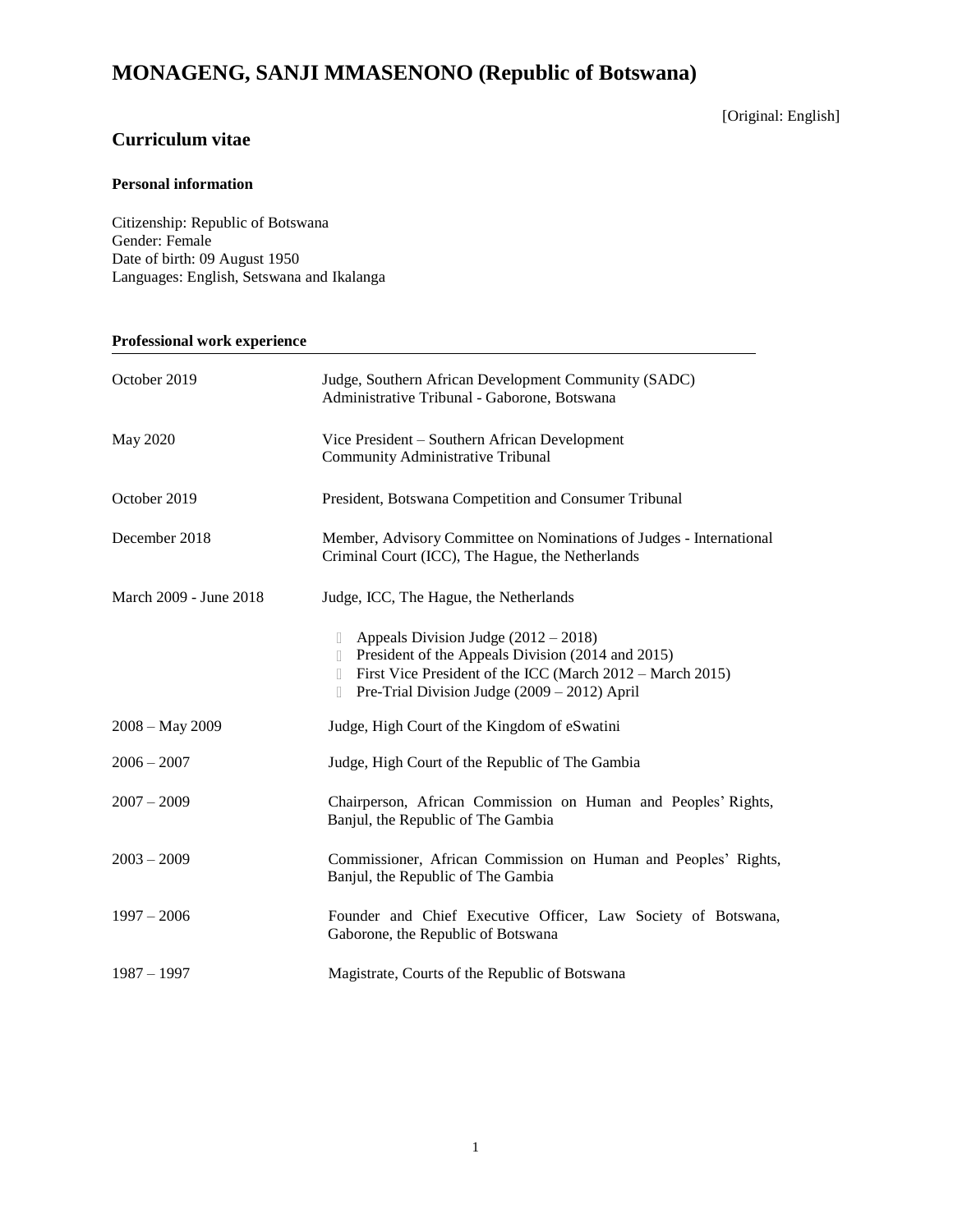#### **Secondments**

| September 2005        | One-week Residency and Lectureship at the Brandies University, Boston, USA<br>in conjunction with the conference "Telling the Story: Power and Responsibility in<br>Documenting Human Rights Violations" |
|-----------------------|----------------------------------------------------------------------------------------------------------------------------------------------------------------------------------------------------------|
| January – March 2005  | Secondment to the Law Society of England and Wales, London, United<br>Kingdom                                                                                                                            |
| February – March 1998 | Secondment to the Law Society of Zimbabwe, Harare, Republic of<br>Zimbabwe                                                                                                                               |
| March – May 1994      | Secondment as Deputy Chief Adjudication Officer to the United Nations Observer<br>Mission to South Africa, Johannesburg, Republic of South Africa                                                        |

#### **Professional memberships**

- $\Box$ International Association of Women Judges, Washington, United States of America
- The Arbitration Foundation of Southern Africa, South Africa  $\Box$
- $\hfill\Box$ Botswana Institute of Arbitrators, Gaborone, Botswana
- $\hfill\Box$ International Commission of Jurists, Geneva, Switzerland
- $\hfill\Box$ Chartered Institute of Arbitrators, London, United Kingdom (Fellow)
- $\hfill\Box$ International Commission on Missing Persons, The Netherlands
- $\Box$ International Association of Refugee Law Judges, The Netherlands
- $\Box$ International Centre for Settlement of Investment Disputes (ICSID) – World Bank Washington, D.C, USA
- $\Box$ Southern African Litigation Centre – Johannesburg, South Africa

#### **Awards**

2014: Human Rights Award, awarded by the International Association of Women Judges (IAWJ), for an  $\hfill\Box$ exemplary judicial career, commitment to protect and promote human rights, women's rights and children's rights, and distinguished service for national and international human rights institutions. The award was given in May in Arusha, United Republic of Tanzania, during the IAWJ's biennial conference.